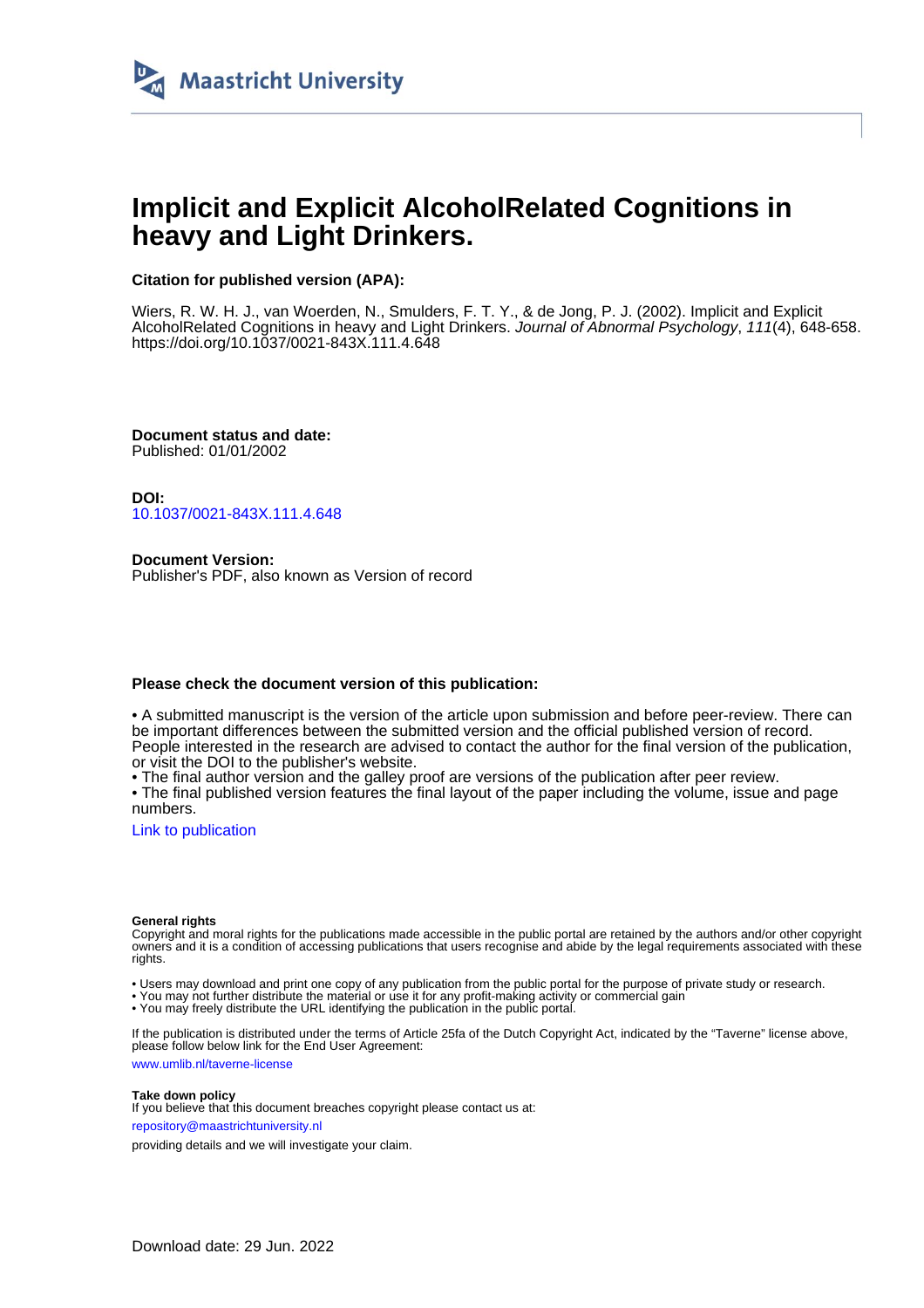## Implicit and Explicit Alcohol-Related Cognitions in Heavy and Light Drinkers

## Reinout W. Wiers, Nieske van Woerden, Fren T. Y. Smulders, and Peter J. de Jong Maastricht University

Implicit and explicit alcohol-related cognitions were measured in 2 dimensions: positive–negative (valence) and arousal–sedation, with 2 versions of the Implicit Association Test (IAT; A. G. Greenwald, D. E. McGhee, & J. L. Schwartz) and related explicit measures. Heavy drinkers (*n* 24) strongly associated alcohol with arousal on the arousal IAT (especially men) and scored higher on explicit arousal expectancies than light drinkers  $(n = 24)$ . On the valence IAT, both light and heavy drinkers showed strong negative implicit associations with alcohol that contrasted with their positive explicit judgments (heavy drinkers were more positive). Implicit and explicit cognitions uniquely contributed to the prediction of 1-month prospective drinking. Heavy drinkers' implicit arousal associations could reflect the sensitized psychomotor-activating response to drug cues, a motivational mechanism hypothesized to underlie the etiology of addictive behaviors.

During the past 2 decades, alcohol-related cognitions have received considerable attention in psychological theories on the etiology of alcohol use disorders. Several cognitive–motivational constructs have been proposed to predict alcohol use and abuse, such as outcome expectancies (e.g., Goldman, Del Boca, & Darkes, 1999), attitudes (e.g., Burden & Maisto, 2000), and motives (e.g., Cooper, Frone, Russell, & Mudar, 1995). These approaches have been successful in the prediction of alcohol use and abuse but have also been criticized on a number of conceptual and methodological grounds (e.g., Leigh, 1989b). Furthermore, the validity of self-report measures, commonly used to assess these constructs, has been criticized on more general grounds (e.g., Nisbett & Wilson, 1977). For this reason, and because it is unclear to what extent a questionnaire can tap underlying cognitive motivational processes, Greenwald and Banaji (1995) proposed using implicit measures that do not rely on self-report to assess attitudes and related concepts in addition to using explicit measures. In this study, implicit and explicit alcohol-related cognitions were assessed in light and heavy drinkers and related to prospective alcohol use.

#### Explicit Alcohol-Related Cognitions

The cognitive–motivational construct that has received the most attention in the alcohol field is that of outcome expectancies (referred to hereafter as *expectancies*), or the beliefs individuals hold about the effects of alcohol on behavior, moods, and emotions (Leigh, 1989b). Since the development of the first alcohol expectancy questionnaires, hundreds of studies have investigated the relationship between expectancies and alcohol use (Goldman et al., 1999). Expectancies predict up to 50% of the variance in alcohol use when structural equation modeling (SEM) is used (e.g., Goldman et al., 1999; Leigh & Stacy, 1993; Wiers, Hoogeveen, Sergeant, & Gunning, 1997). Expectancies measured in young adolescents significantly predict drinking patterns up to 9 years later, after controlling for earlier alcohol and drug use (Stacy, Newcomb, & Bentler, 1991). Given this predictive power, several authors have argued that expectancies are an important cognitive mediator in the etiology of alcohol use disorders, mediating more distal biological and cultural influences (Goldman et al., 1999; Sher, 1991; Wiers, Gunning, & Sergeant, 1998). Current issues in expectancy research include the relationship between expectancies and other cognitive–motivational constructs, their structure, and their assessment using implicit and explicit measures.

#### Expectancies, Attitudes, and Motives

Attitudes are global evaluations of objects in people's environment that perform an important approach–avoidance function (e.g., Wilson, Lindsey, & Schooler, 2000). Attitudes can be measured in different ways: by directly assessing a global evaluation or, more indirectly, by multiplying specific expectancies (beliefs) with respect to their subjective value in forming attitudes that predict alcohol use and abuse through intentions (e.g., Fishbein & Ajzen, 1975). Note that in the indirect conceptualization, expectancies and attitudes are almost identical (the difference is value, but most expectancies have similar values to most people; Goldman et al., 1999). However, several studies have shown that *global* attitudes and specific expectancies predict unique variance in alcohol use

Reinout W. Wiers, Nieske van Woerden, and Fren T. Y. Smulders, Department of Experimental Psychology, Maastricht University, Maastricht, the Netherlands; Peter J. de Jong, Department of Medical, Clinical, and Experimental Psychology, Maastricht University.

The data in this article were presented in a symposium on implicit and explicit alcohol-related cognitions at the 24th Annual Scientific Meeting of the Research Society on Alcoholism, in Montreal, Quebec, Canada, June 23–28, 2001.

We thank Gerard van Breukelen for statistical advice; Daphne Schmutzer and Esther van den Wildenberg for help with data collection; and Susan Ames, Pepijn van Empelen, Remco Havermans, Alan Stacy, Nicole Theunissen, and Martin Zack for comments on earlier versions of the article.

Correspondence concerning this article should be addressed to Reinout W. Wiers, Department of Experimental Psychology, UNS 40, Universiteit Maastricht, P.O. Box 616, 6200 MD Maastricht, the Netherlands. E-mail: R.Wiers@psychology.unimaas.nl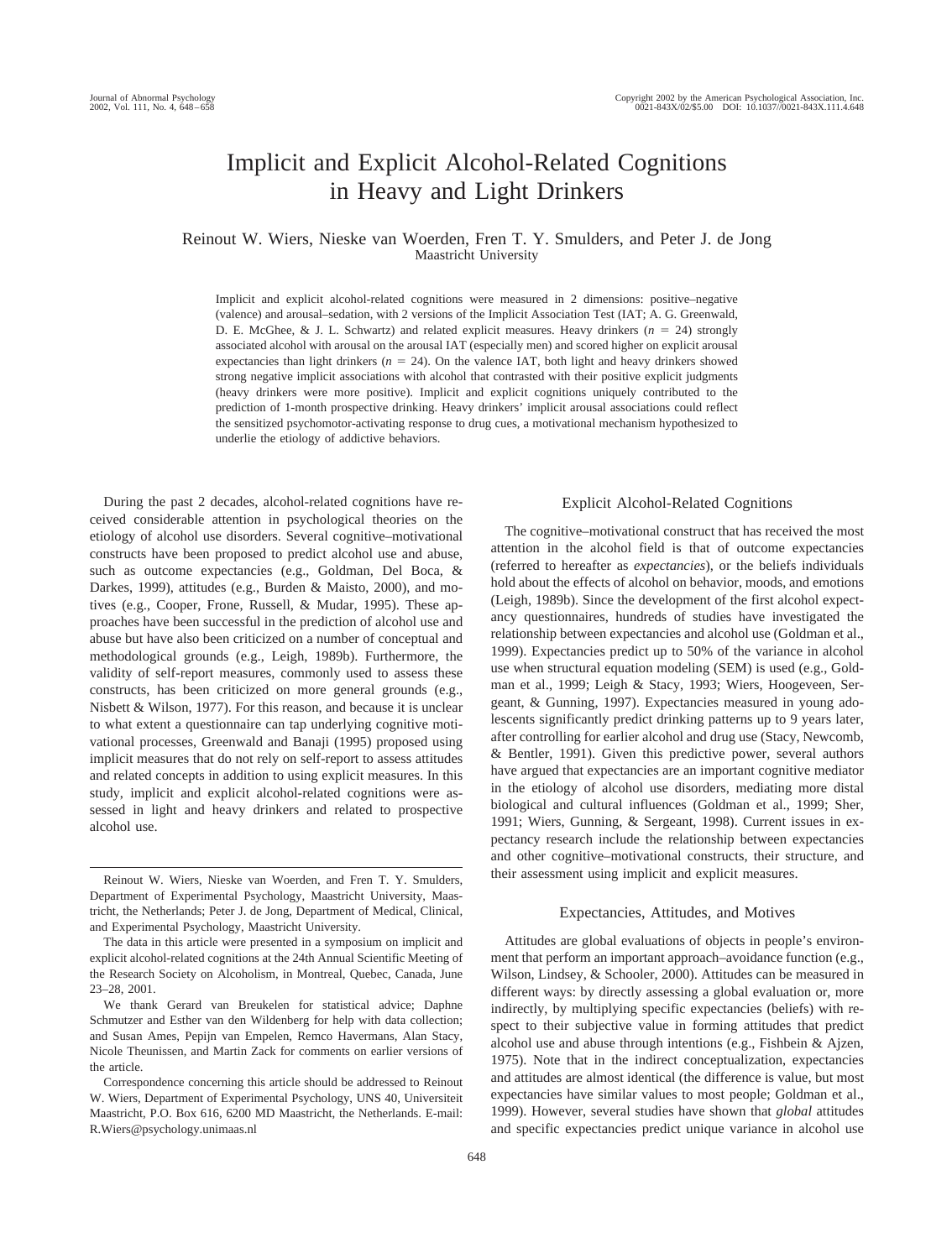and are hardly correlated (Leigh, 1989a; Stacy, Widaman, & Marlatt, 1990; Wall, Hinson, & McKee, 1998). Stacy et al. (1990) found that expectancies better predicted 1-month prospective alcohol use than did global attitudes, but Burden and Maisto (2000) found the opposite.

A third cognitive–motivational construct concerns motivation or motives (e.g., Cooper et al., 1995). In this view, alcohol is drunk to enhance positive emotions (positive reinforcement motives; e.g., fun) or to alleviate negative emotions (negative reinforcement motives, e.g., tension reduction). In cross-sectional studies, Cooper et al. found that both motives predicted alcohol use in adolescents and adults and that related expectancies (of positive and negative reinforcement) were the main predictors of both motives, which makes it questionable to what extent the two concepts can be meaningfully distinguished (Goldman et al., 1999). However, distinguishing between positive and negative reinforcement expectancies (which are both positive expectancies) appears important, apart from distinguishing positive and negative expectancies.

#### Expectancy Structure

The influential review of Leigh (1989b) criticized earlier expectancy research for relying on exploratory factor analysis and putting too much emphasis on different subtypes of positive expectancies. In response to these criticisms, two approaches were taken: a factor analytic approach using SEM, and an approach focusing on the underlying memory structure of expectancies. In the factor analytic approach, expectancies have been conceptualized as higher order factors in relation to valence (positive and negative; e.g., Leigh & Stacy, 1993) or as higher order factors in relation to both valence and dose of alcohol (Wiers, Hartgers, Van den Brink, Gunning, & Sergeant, 2000; Wiers et al., 1997). In both models, the higher order factors load on more specific first-order factors (e.g., "fun," "sex"). Expectancies may also be differentiated with respect to phase of intoxication: During the rising limb of the blood alcohol curve (BAC), participants expect more (positive) arousal; later, during the falling limb of the BAC, they expect more sedation (Earleywine & Martin, 1993).

A second response to Leigh's (1989b) criticisms was the development of an approach in which expectancies are viewed as nodes in a semantic network (Rather, Goldman, Roehrich, & Brannick, 1992). In this approach, participants respond on a Likert scale to the phrase "Drinking alcohol makes me.... " for a large number of adjectives. The expectancy network is constructed using multidimensional scaling (MDS). Expectancies were found to consistently map on two dimensions: positive–negative and arousal– sedation, with heavy drinkers expecting more (positive) arousal and light drinkers more (positive) sedation (Goldman et al., 1999). The same two dimensions have been distinguished in emotion research, which is not surprising given that an important function of alcohol (and other drugs) is to alter emotional states (e.g., Goldman et al., 1999; Lang, Patrick, & Stritzke, 1999).

#### Implicit Alcohol-Related Cognitions

A common potential threat to the assessment of all cognitive– motivational variables introduced so far is that they rely on selfreport. One may question to what extent a questionnaire can tap underlying cognitive–motivational processes (Greenwald & Banaji, 1995). Potential problems with explicit measures are selfpresentation (e.g., Greenwald, McGhee, & Schwartz, 1998) and reactivity (for an example in alcohol-expectancy research, see Wiers, Sergeant, & Gunning, 2000). For these reasons, Greenwald and Banaji (1995) called for the use of more indirect assessment of attitudes and related concepts in addition to explicit assessment. They defined implicit cognitions as "the introspectively unidentified (or inaccurately identified) trace of past experience that mediates a response" (p. 5). In addition, the use of implicit as well as explicit measures may be of importance because they could tap different underlying cognitive–motivational processes (Stacy, 1997; Wilson et al., 2000).<sup>1</sup>

Several approaches have been taken to assess alcohol-related cognitions in more implicit ways. Stacy and colleagues used a variety of memory association tasks to tap implicit alcohol cognitions (e.g., Ames & Stacy, 1998; Stacy, 1997). The number of alcohol-related associations (memory bias) predicted alcohol use 1 month prospectively, after controlling for previous use and explicit expectancies (Stacy, 1997). Other examples of the use of implicit techniques in alcohol research are semantic priming (e.g., Zack, Tonneato, & McLeod, 1999) and implicit priming (e.g., Roehrich & Goldman, 1995).

#### The Implicit Association Test

In attitude research, several indirect measures have been developed (Fazio, 2001; Greenwald & Banaji, 1995). The implicit measures used here are varieties of the Implicit Association Test (IAT; Greenwald et al., 1998). The IAT is a categorization task that offers a method for indirectly assessing the relative strength of associations between concepts. Participants sort stimuli into four concepts, using two responses. Two concepts are the *attributes* (typically, positive–negative), and two concepts are the *targets* (e.g., typical names for Blacks and Whites in the race IAT). It is the participant's task to indicate as quickly as possible to which category a word belongs. In the critical phases of the IAT, target and attribute words are mixed (e.g., "For a Black's name or a positive word, press the left response key"; "For a White's name or a negative word, press the right response key"). The *IAT effect* is the difference in reaction times (RTs) for the two combinations of targets and attributes.<sup>2</sup> The IAT depends on the assumption that RTs are facilitated when strongly associated concepts share the same response key (e.g., "White name" and "positive") and hampered when the concepts that share a response key are either weakly associated or bipolarly opposed (e.g., "Black name" and

<sup>&</sup>lt;sup>1</sup> There are different views on the relationship between implicit and explicit (alcohol-related) cognitions. In addiction research, Stacy (1997, p. 69) interpreted his findings as support for distinct implicit and explicit processes that differentially influence behavior. Goldman et al. (1999, p. 236) questioned this interpretation and argued that processes cannot be separated from their measurement. A similar discussion takes place in basic cognitive research between adherents of the process-dissociation approach and those of the task-dissociation approach (Reingold & Toth, 1996). In clinical research, it seems particularly relevant to investigate whether implicit and explicit measures predict unique variance in outcome measures (e.g., Stacy, 1997) or different aspects of behavior (e.g., Dovidio et al., 2001).

<sup>2</sup> The IAT test can be tried out on http://buster.cs.yale.edu/implicit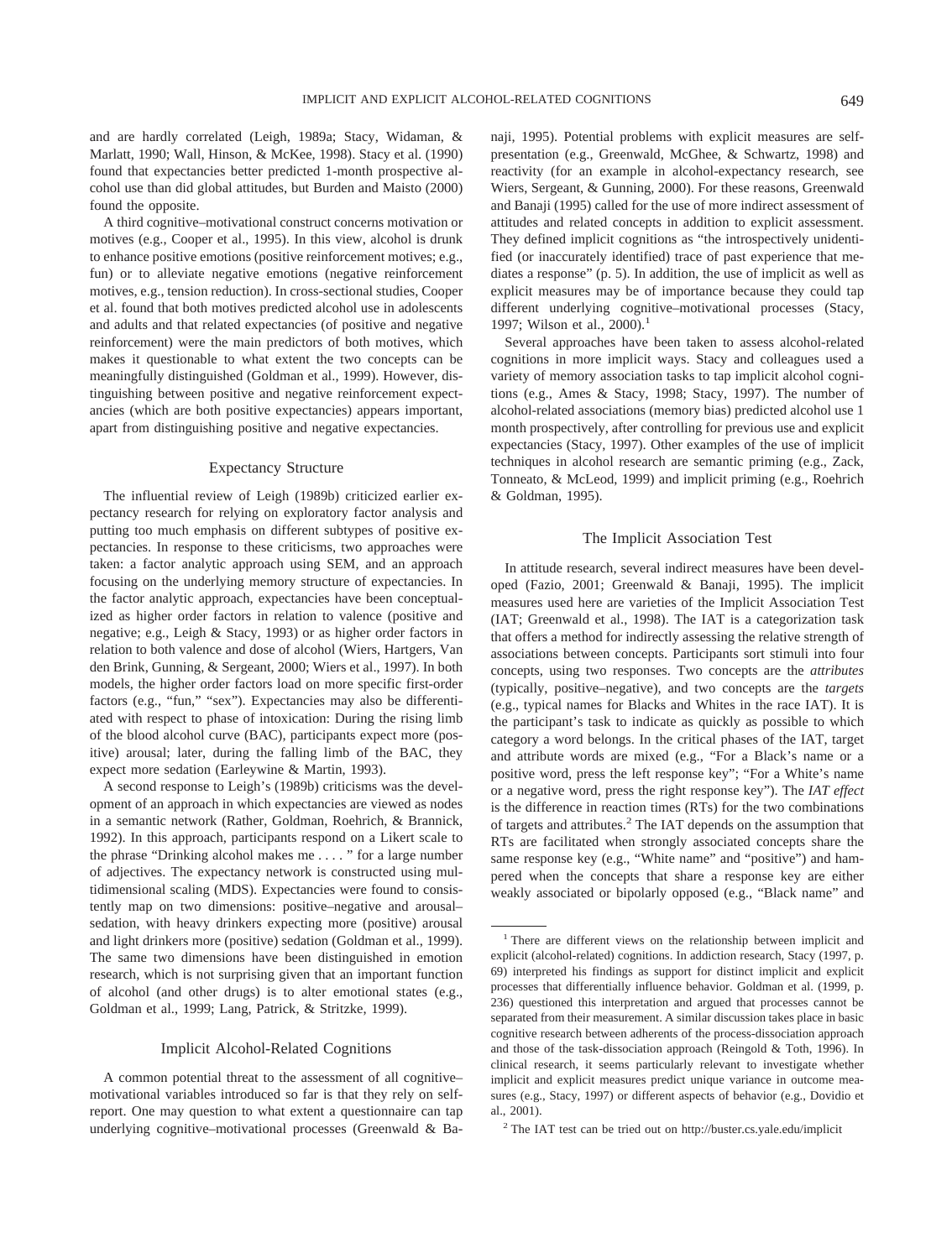"positive"). In this example, a large difference in RT between phases combining "Black–positive, White–negative" and "White– positive, Black–negative" indicates a strong implicit racial attitude (Greenwald et al., 1998).

The psychometric properties of the IAT are rather good. Several studies reported that the IAT has fairly good test–retest reliability (about .70), and split-half reliabilities around .90 (Bosson, Swann, & Pennebaker, 2000; Greenwald & Nosek, 2001). Speaking to the internal validity of the IAT, it has been demonstrated that the IAT effect is not influenced by the familiarity of items used and that the IAT cannot be faked (Greenwald & Nosek, 2001). Cunningham, Preacher, and Banaji (2001), using SEM, showed good convergent validity of the IAT and other measures of implicit attitudes. Disciminant validity between implicit associations as measured with the IAT and self-report measures has been demonstrated in a large number of studies. Typically, the correlation of the IAT and a related explicit measure is small but not zero (about .25; Dovidio, Kawakami, & Beach, 2001). Predictive validity has been shown in studies in which groups differed in expected ways in their implicit associations (e.g., Greenwald et al., 1998). Finally, there are indications that implicit and explicit measures predict different aspects of behavior (Dovidio et al., 2001).

Recently, varieties of the IAT have been applied to experimental psychopathology research of social anxiety (e.g., de Jong, Pasman, Kindt, & Van den Hout, 2001), phobia (Teachman, Gregg, & Woody, 2001), eating disorders (Roefs & Jansen, 2002), and depression (Gemar, Segal, Sagrati, & Kennedy, 2001). To our knowledge, this is the first application of the IAT to alcohol research.

#### This Study

We measured implicit and explicit alcohol-related cognitions in two dimensions: valence (positive–negative) and arousal (arousal– sedation). These two dimensions were chosen for several reasons. They were consistently found in semantic memory studies of expectancies (Goldman et al., 1999) and in emotion research (Lang et al., 1999). Furthermore, there is evidence that distinct neurobiological processess underlie these two dimensions and that the sensitized initial arousal reactions to drug-related stimuli are crucial in the development of addiction (Robinson & Berridge, 1993, 2001). Both dimensions were measured implicitly with two IATs (valence IAT and arousal IAT) and explicitly with paper-andpencil tests using the same words. A general expectancy questionnaire was included to measure negative and positive (both positive and negative reinforcement) expectancies for a low and a high dose of alcohol (Wiers et al., 1997). Participants were light and heavy drinking undergraduate university students. On the basis of MDS research, we predicted that heavy drinkers would score higher on arousal expectancies than light drinkers and that both light and heavy drinkers would be moderately positive about alcohol. Finally, we explored the predictive power of participants' implicit and explicit alcohol-related cognitions pertaining to 1-month prospective alcohol use.

#### Method

## *Participants*

alcohol use and problem scores, reported in a screening 3 months before the study  $(N = 182)$ . We selected 24 heavy drinkers  $(12 \text{ men}, 12 \text{ women})$ with high weekly alcohol use and high scores on alcohol-related problems (alcohol use:  $M = 32.0$  standard servings<sup>3</sup> per week,  $SD = 12.9$ ; alcohol problems:  $M = 15.8$ ,  $SD = 8.6$ ) and 24 light drinkers (12 men, 12 women) with low scores on weekly alcohol use and on alcohol-related problems (alcohol use:  $M = 5.1$ ,  $SD = 4.4$ ; alcohol problems:  $M = 3.6$ ,  $SD = 2.8$ ). Light drinkers were selected to drink at least one alcoholic drink a week. Male participants scored nonsignificantly higher on alcohol consumption than female participants (19.0 vs. 16.6 drinks per week,  $p > .30$ ) and alcohol-related problems (11.2 vs.  $8.2, p > .25$ ). Mean age was 21.5 years, with no difference between light and heavy drinkers ( $p > .50$ ).

#### *Materials and Measures*

*Alcohol use.* Alcohol use was measured with a self-report questionnaire (Wiers et al., 1997) based on the timeline follow-back method (Sobell & Sobell, 1990). Self-report measures have been found valid when used in a research setting with sober participants who are given assurance of confidentiality (Sobell & Sobell, 1990). These requirements were fulfilled in our study. Participants indicated on grids how many standard drinks they consumed of different types of alcoholic drinks during each day of the past week, and for each day how many drinks they drank on a typical day. With this questionnaire, estimates for drinking prior to the experiment were generated. In addition, participants were asked to keep an alcohol diary, in which they filled out the number of different drinks (and circumstances) during the 28 days after the second experimental session. From this diary, prospective alcohol use was calculated.

*Alcohol-related problems.* The Rutgers Alcohol Problem Index (RAPI; White & Labouvie, 1989) was used, which measures social and health-related problems adolescents and young adults had experienced with alcohol (e.g., not able to do homework because of a hangover). Participants indicated on a 5-point Likert scale how often they had experienced each problem. The scale has a high reliability (.80 or higher) and accurately discriminates between clinical and nonclinical samples. Reported means for clinical samples on the RAPI are between 21 and 26, indicating that the average level of alcohol-related problems in heavy drinkers in our study was at a subclinical level  $(M = 15.8)$ .

*Implicit association tasks.* Two IATs were presented in balanced order (valence IAT and arousal IAT). Both contained two sets of two word categories. The target words always consisted of alcoholic drinks (labeled *alcohol*: beer, wine, port, whisky, vodka, rum) and sodas (labeled *sodas*: "Coke," "Cassis," "Sinas" [the last two are lemonades], "Spa" [sparkling water], tonic, and juice). The attribute set consisted of either positive and negative words (valence IAT) or arousal and sedation words (arousal IAT). For the positive–negative dimension, the following words were used: *positive* words (labeled *positive*) were "sociable," "good," "pleasant," "nice," "enjoyable," "sympathetic"; *negative* words (labeled *negative*) were "antisocial," "bad," "unpleasant," "stupid," "obnoxious," "tedious." *Arousal* words (labeled *active*) were "energetic," "lively," "funny," "cheerful," "loose," "aroused"; *sedation* words (labeled *passive*) were "relaxed," "sleepy," "woozy," "quiet," "calm," "listless." The Dutch words were matched for prevalence and number of syllables.

Each IAT consisted of nine phases that came in one of two orders (see Table 1; we closely followed the design of Greenwald et al., 1998). Each IAT consists of two blocks in which the order of the two combination phases is reversed. The four mixed phases necessary to generate the two IAT effects per task were given in one of two orders: CRRC or RCCR, where C stands for *combination* and R for *reversed combination*. Every phase consisted of one practice block and either a single measurement block (single-dimension discrimination phases) or two measurement

Participants were 48 volunteer undergraduate students (24 men, 24 women) of Maastricht University. They were invited on the basis of their

<sup>&</sup>lt;sup>3</sup> A standard alcohol serving in Holland contains somewhat less alcohol than a standard English or American serving: 12 g versus 14 g.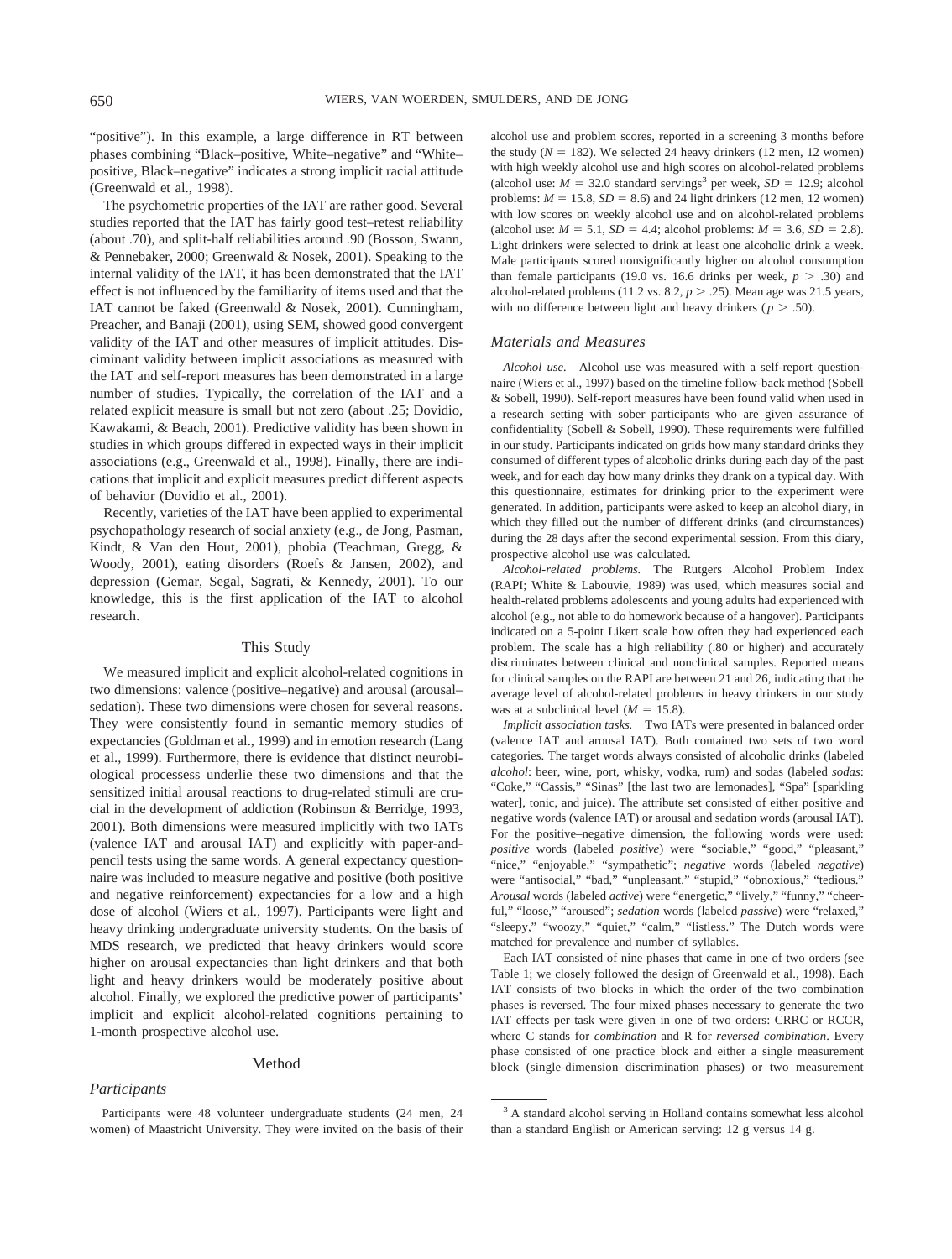*Measuring Alcohol Associations With the Valence and Arousal Implicit Association Tests (IATs)*

| v<br>٠                                    |  |
|-------------------------------------------|--|
| ۰.<br>I<br>۰,<br>×<br>M.<br>v.<br>۰,<br>٧ |  |
|                                           |  |

|                |                     | Valence IAT         | Arousal IAT        |                     |  |  |
|----------------|---------------------|---------------------|--------------------|---------------------|--|--|
| Phase          | Concept, left hand  | Concept, right hand | Concept, left hand | Concept, right hand |  |  |
| $\overline{1}$ | alcohol             | soda                | alcohol            | soda                |  |  |
| 2              | positive            | negative            | active             | passive             |  |  |
| $3(C_1)$       | alcohol or positive | soda or negative    | alcohol or active  | soda or passive     |  |  |
| $\overline{4}$ | soda                | alcohol             | soda               | alcohol             |  |  |
| $5(R_1)$       | soda or positive    | alcohol or negative | soda or active     | alcohol or passive  |  |  |
| 6              | soda                | alcohol             | soda               | alcohol             |  |  |
| $7(R_2)$       | soda or positive    | alcohol or negative | soda or active     | alcohol or passive  |  |  |
| 8              | alcohol             | soda                | alcohol            | soda                |  |  |
| $9(C_{2})$     | alcohol or positive | soda or negative    | alcohol or active  | soda or passive     |  |  |

*Note.* The following explanation is for the valence IAT (for an explanation of the arousal IAT, replace *positive* with *active* and *negative* with *passive*): In Phase 1, participants press the left response key when the target word on the screen is an *alcoholic drink* (e.g., "beer") and the right response key when the target word is a *soda* (e.g., "juice"). In Phase 2, participants press the left response key when the target is *positive* (e.g., "good") and the right response key when the target is *negative* (e.g., "bad"). In Phase 3 (the first combination phase, C), participants press the left response key when the target is an *alcoholic drink* or a *positive word*, and the right response key

when the target is a *soda* or a *negative word.* Phase 4 is a reversal of Phase 1 (*alcohol* and *soda* are assigned to the other side). In Phase 5 (the first reverse combination, R), participants press the left response key when the target is a *soda* or a *positive word*, and the right response key when the target is an *alcoholic drink* or a *negative word.* Phase 6 repeats Phase 4, Phase 7 repeats Phase 5, Phase 8 repeats Phase 1, and Phase 9 repeats Phase 3. The first IAT effect is the difference in reaction times between the 3rd  $(C_1)$  and the 5th  $(R_1)$  phase. The second IAT effect is the difference in reaction times between Phase 9  $(C_2)$  and Phase 7  $(R_2)$ .

blocks (R and C Phases 3, 5, 7, and 9). Each block consisted of 48 words. Words were selected randomly for each participant (all identical to Greenwald et al., 1998).

Table 1

*Explicit alcohol-related cognitions.* The attribute words used in the two IATs were used to construct explicit measures of the valence and arousal dimensions. In line with attitude research, the explicit measure of the valence dimension consisted of 6 semantic differentials (e.g., "drinking alcohol is good——bad"), with an unmarked 11-cm visual analogue scale (VAS) as the response format. This measure is very similar to explicit measures of global attitudes (e.g., Stacy et al., 1990; Wall et al., 1998) and is labeled *global attitudes*. In line with expectancy research, arousal and sedation were measured with unipolar VAS scales (also 11 cm and unmarked; e.g., "After drinking alcohol, I become energetic"; disagreeagree).<sup>4</sup> The reliability of these three explicit scales (Global Attitudes, VAS-Arousal, VAS-Sedation) was reasonably good, and they were not significantly correlated (Table 2). In addition, participants filled out a more extensive questionnaire in which four types of expectancies were measured: positive and negative expectancies for low and high doses of alcohol (Wiers et al., 1997).<sup>5</sup> In line with the motivational framework (e.g., Cooper et al., 1995), positive expectancies were differentiated into a positive reinforcement scale (e.g., fun, sex) and a negative reinforcement scale (e.g., tension reduction). In order to reduce the number of scales, scores were combined for a low and a high dose of alcohol. The internal consistencies of the three resulting scales were all reasonably good (.78–.91; see Table 2).

## *Procedure*

Participants individually performed the two versions of the IAT in a standard laboratory at Maastricht University on 2 separate days approximately 1 week apart. After each IAT version, the related explicit measure followed (e.g., valence IAT followed by explicit global attitudes; total time was approximately 25 min). We judged that it was better to always administer the implicit measure first because the carryover effects of explicit measures to implicit measures appear to be larger than vice versa (Bosson et al., 2000). The second session ended with the more extensive questionnaires of expectancies, alcohol use, and alcohol-related problems,

adding about 30 min to the testing. Participants were asked to keep an alcohol diary in the month after the end of the experiment and send this (anonymously) to the investigators. Participants received Hfl 25 (about US\$10) for participation.

*IAT stimuli.* The IAT was programmed in ERTS 3.18 (Beringer, 1996). Words were presented in black smallfont (14-point) in the middle of the screen. Feedback appeared in red midfont letters (16-point) 1 inch below the stimuli words. The category word or words were always presented at the top of the screen, appropriately positioned on the left or the right side of the screen, depending on the required response (as in Greenwald et al., 1998). The interstimulus interval was 250 ms. In case of a wrong response, the word "ERROR" appeared on the screen. After responses that were too fast (<150 ms) or too slow (>3 s), feedback followed ("TOO FAST" or "TOO SLOW") with a warning beep.

*Procedural variables and data reduction.* Half of the participants received the valence IAT first, and half received the arousal IAT first (the factor session). For each IAT, half of the participants received the RCCR order, and half received the CRRC order (the factor order). A third between-subjects variable was response key (e.g., "soda" started on the left or right side). All procedural variables were balanced. Data reduction

<sup>4</sup> Leigh (1989a, 1989b) demonstrated that the use of a bipolar scale is unwarranted in expectancy research by comparing three scales, of which only the bipolar scale failed to predict alcohol consumption in contrast to two unipolar scales (see also Wiers et al., 1997). However, in attitude research, the format most commonly used is a bipolar scale. We decided to use the standard formats used in both research traditions.

<sup>5</sup> In fact, the follow-up version of the original expectancy questionnaire was used, which has the same set-up but some different items. The more recent version includes three lower order factors for each of the four higher order factors (positive and negative expectancies for low and high doses of alcohol). Positive expectancies (both for low and high doses) include a scale of negative reinforcement and two other scales of positive reinforcement.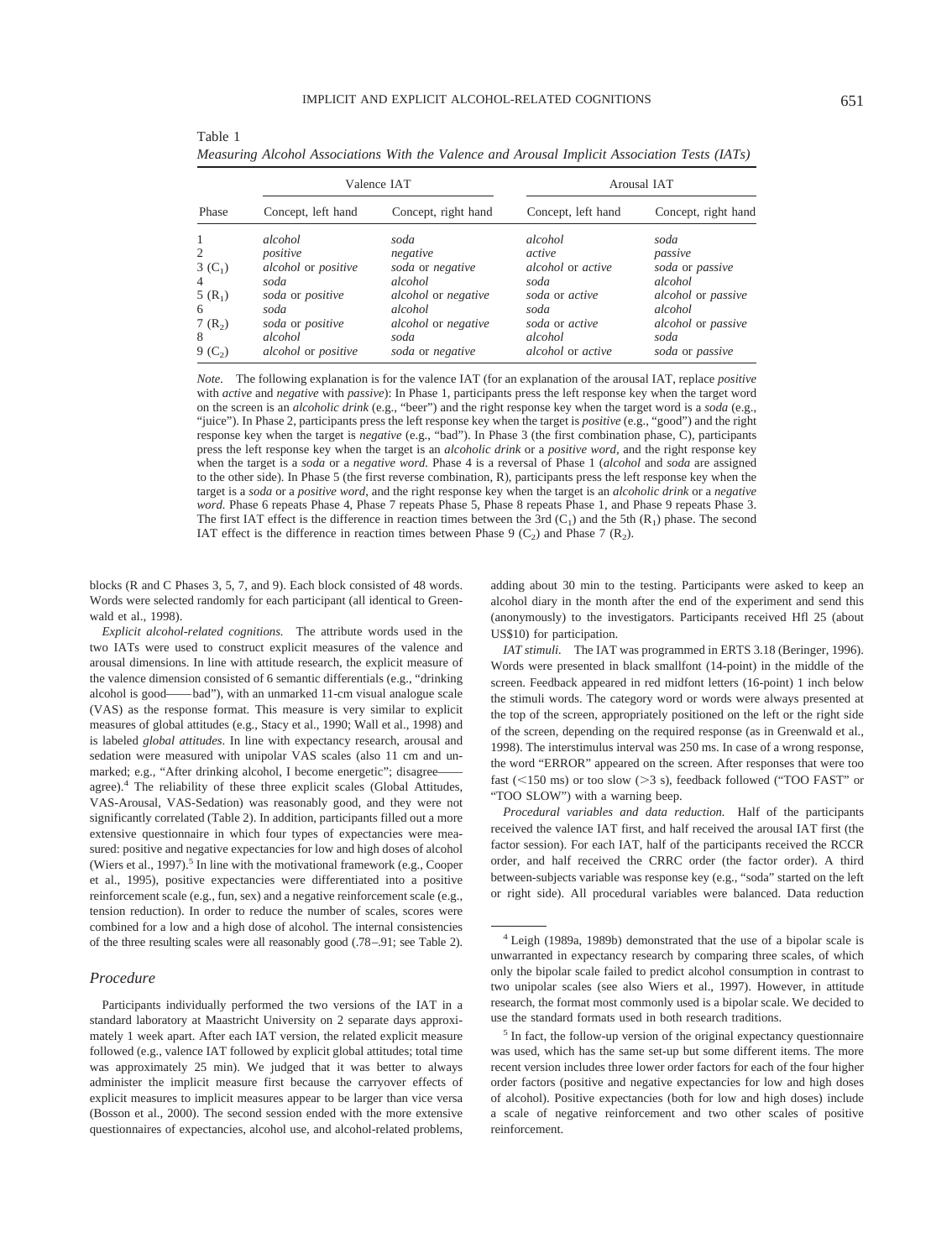Table 2

|                            | No. of<br>items | $\alpha$ |          | 2      | 3        | 4        | 5      | 6       |        | 8      | 9 |
|----------------------------|-----------------|----------|----------|--------|----------|----------|--------|---------|--------|--------|---|
| 1. Valence IAT             |                 | .58      |          |        |          |          |        |         |        |        |   |
| 2. Arousal IAT             |                 | .56      | $-.41**$ |        |          |          |        |         |        |        |   |
| 3. Global Attitudes        | 6               | .78      | $-.38**$ | .18    |          |          |        |         |        |        |   |
| 4. VAS Arousal             | 6               | .88      | .10      | $-.03$ | .05      |          |        |         |        |        |   |
| 5. VAS Sedation            | 6               | .82      | $-.03$   | $-.17$ | .09      | $-.20$   |        |         |        |        |   |
| 6. Pos. Reinforce. Expect. | 17              | .91      | .19      | $-.12$ | .04      | $.68***$ | $-.05$ |         |        |        |   |
| 7. Neg. Reinforce. Expect. | 10              | .81      | $-.18$   | .20    | $.32*$   | .22      | $.30*$ | .49***  |        |        |   |
| 8. Neg. Expect.            | 15              | .79      | .28      | .01    | $-.32*$  | .18      | .08    | $.40**$ | $.33*$ |        |   |
| 9. Alcohol (Ab)use         | 4               | .93      | $-.37*$  | $.30*$ | $.52***$ | .23      | .12    | .15     | .49*** | $-.16$ |   |

*Pearson Correlations and Cronbach Alphas for Implicit and Explicit Cognitions and Alcohol (Ab)use at Time 1*

*Note.* The valence IAT effect was calculated as the mean reaction times (RTs, in milliseconds) in the C phases (alcohol–positive, soda–negative) minus the mean RTs in the R phases (alcohol–negative, soda–positive). Hence, a larger value indicates a stronger negative association with alcohol. The negative correlation with alcohol use is in the expected direction. The arousal IAT effect was calculated as the mean RTs in the R phases (alcohol–passive, soda–active) minus the mean RTs in the C phases (alcohol–active, soda–passive). A larger value indicates a larger implicit arousal association with alcohol. IAT = Implicit Association Test; VAS = Visual Analogue Scales; Pos. Reinforce. Expect. = positive reinforcement expectancies (e.g., fun, sex); Neg. Reinforce. Expect. = negative reinforcement expectancies (e.g., tension reduction); Neg. Expect. = negative expectancies (e.g., insecure, sick, negative mood, risk); Alcohol (Ab)use = the combined score of alcohol use during the past week, average weekly alcohol consumption, number of binges during the past weeks, and alcohol-related problems (Rutgers Alcohol Problem Index).  $* p < .05.$  \*\*  $p < .01.$  \*\*\*  $p < .001.$ 

procedures were consistent with other IAT research (Greenwald & Nosek, 2001): RTs below 300 ms were recoded to 300 ms, and RTs above 3,000 ms were recoded to 3,000 ms. Only RTs on correct answers were analyzed.

#### Results

#### *Explicit Cognitions*

The six scales representing the explicit cognitive–motivational variables were subjected to a 2 (Drinker Type)  $\times$  2 (Gender) multivariate analysis of variance (MANOVA). Heavy drinkers differed significantly from light drinkers,  $F(6, 39) = 4.75$ ,  $p =$ .001, and men differed significantly from women,  $F(6, 39) = 3.24$ ,  $p = .011$ , in the absence of a significant interaction,  $F(6, 39) =$ .55,  $p > .50$ .<sup>6</sup> In order to assess the relative contribution of the different variables to the MANOVA, a discriminant analysis was performed that focused on the structure coefficients (Huberty & Morris, 1989). The relative contributions to the multivariate difference between light and heavy drinkers were (in descending order, with structure coefficients in parentheses): global attitudes (.66), negative reinforcement expectancies (.59), VAS-arousal (.42), positive reinforcement expectancies (.34), negative expectancies (.10), and VAS-sedation (.05). Inspection of the means confirmed the expected direction of the effects: Heavy drinkers had more positive global attitudes and scored higher on positive and arousal expectancies (Table 3). The relative contributions to the multivariate gender difference were as follows: VAS-arousal (.78), positive reinforcement expectancies (.66), VAS-sedation  $(-.49)$ , negative expectancies  $(.16)$ , global attitudes  $(-.14)$ , and negative reinforcement expectancies  $(-.03)$ . Unexpectedly, women scored higher than men on arousal and positive reinforcement expectancies, and lower on sedation (Table 3).

#### *Implicit Cognitions*

RT data and errors for the valence IAT and the arousal IAT are found in Table 4. Note that the C phases in the valence IAT

(*alcohol–positive* and *soda–negative*) were performed more slowly than the R phases (*alcohol–negative* and *soda–positive*), indicating that both light and heavy drinkers had *negative* implicit associations with alcohol. In the arousal IAT, the expected pattern was found in heavy drinkers: faster responses in the C phases (*alcohol– active* and *soda–passive*) than in the R phases (*alcohol–passive* and *soda–active*), whereas in light drinkers these combinations were performed about equally fast. The pattern of errors generally corresponded to the pattern in RTs (as in other IAT research; Greenwald & Nosek, 2001).

The IAT effects were analyzed with a 3 (within-subjects)  $\times$  4 (between-subjects) mixed analysis of variance (ANOVA), with gender, drinker type, and the procedural variables of order (CRRC or RCCR) and session (valence IAT or arousal IAT in the first session) as between-subjects variables. Dependent variables were the RTs on the four combination phases (C or R) for both IATs. In these analyses, the IAT effect was analyzed as a within-subject factor (C vs. R), with block (first CR or second CR), and IAT type (valence vs. arousal) as other within-subject factors. For ease of interpretation, the combination phases of the valence IAT were entered in the reverse order from those of the arousal IAT (RC vs. CR). In that way, both IAT effects were in the same direction, which made their comparison easier (this procedure is analytically equivalent to an analysis with the same orders for both versions but makes the interactions comparable to other IAT research in which the C phase involves the faster combination). RTs were log trans-

<sup>6</sup> We checked whether the nonsignificant gender difference in mean alcohol consumption accounted for the multivariate difference in explicit cognitive–motivational variables by running an additional analysis with mean alcohol consumption as a covariate. The multivariate gender difference in performance on the explicit measures remained significant, *F*(6,  $38$ ) = 2.81,  $p = .023$ . Furthermore, an analysis was run with session as an extra factor (as in the IAT analyses). No session effects were found ( $p >$ .50).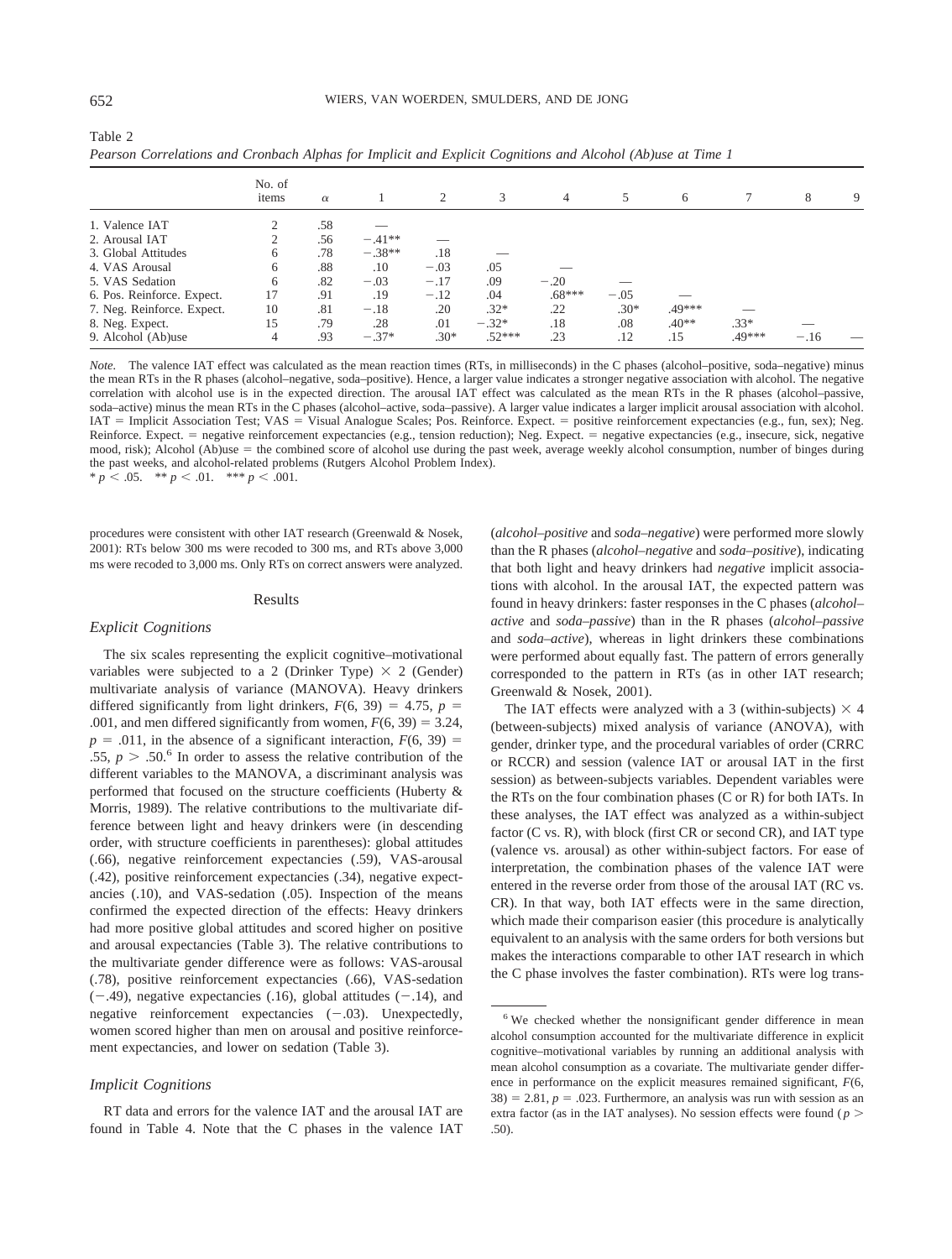|                         | Light drinking<br>women |      | Light drinking<br>men |      | Heavy drinking<br>women |      | Heavy drinking<br>men |      |
|-------------------------|-------------------------|------|-----------------------|------|-------------------------|------|-----------------------|------|
| Variable                | $\boldsymbol{M}$        | SD   | $\boldsymbol{M}$      | SD   | $\boldsymbol{M}$        | SD   | $\boldsymbol{M}$      | SD   |
| VAS Scale               |                         |      |                       |      |                         |      |                       |      |
| Global Attitudes        | 57.6                    | 10.2 | 59.8                  | 12.5 | 69.2                    | 12.1 | 71.3                  | 9.0  |
| Arousal                 | 72.0                    | 12.3 | 47.4                  | 22.8 | 76.2                    | 7.9  | 67.0                  | 12.8 |
| Sedation                | 44.7                    | 12.5 | 58.0                  | 23.4 | 45.4                    | 17.0 | 54.3                  | 14.5 |
| Pos. Reinforce. Expect. | 3.2                     | 0.7  | 2.5                   | 0.9  | 3.5                     | 0.6  | 3.0                   | 0.4  |
| Neg. Reinforce. Expect. | 1.9                     | 0.6  | 2.0                   | 0.6  | 2.5                     | 0.7  | 2.6                   | 0.8  |
| Neg. Expect.            | 1.9                     | 0.5  | 1.7                   | 0.6  | 1.7                     | 0.4  | 1.7                   | 0.5  |

| Table 3                                                                                                    |  |  |  |
|------------------------------------------------------------------------------------------------------------|--|--|--|
| Means and Standard Deviations for the Explicit Cognitive Motivational Variables by Gender and Drinker Type |  |  |  |

*Note.* The Visual Analogue Scales (VAS) are expressed in millimeters as mean scores (0-110; scale midpoint = 55). Expectancies are expressed as mean scores on 5-point Likert scales (midpoint = 3). Pos. Reinforce. Expect. = positive reinforcement expectancies (e.g., fun, sex); Neg. Reinforce. Expect. = negative reinforcement expectancies (e.g., tension reduction); Neg. Expect. = negative expectancies (e.g., loss of control, insecure, sick, negative mood, risk).

formed to increase normality of the distribution (as in other IAT research). Results were checked for the untransformed RT data; the pattern of significant effects was exactly the same.

There was a main IAT effect,  $F(1, 32) = 119.44$ ,  $p < .001$ , indicating that C phases were performed faster than R phases. The IAT-type main effect was also significant,  $F(1, 32) = 24.15$ ,  $p \le$ .001, indicating that the IAT effect was larger on the valence IAT than on the arousal IAT. These effects were qualified by a significant IAT Effect  $\times$  IAT Type interaction,  $F(1, 32) = 14.89$ ,  $p =$ .001, and a significant IAT Effect  $\times$  IAT Type  $\times$  Drinker Type interaction,  $F(1, 32) = 5.24$ ,  $p = .029$ , the interaction of main interest (depicted in Figure 1). Note that there are essentially three IAT effects: a negative implicit association with alcohol for both light and heavy drinkers, and an implicit alcohol-arousal association in heavy drinkers only.

For each of the two IATs, the significance of the IAT effect was tested for heavy and light drinkers separately with a withinsubjects ANOVA using the mean RTs of C and R phases. The effect sizes (*d*) were calculated as the quotient of the difference between mean RTs of C and R phases and the standard deviation of this difference. The negative implicit association with alcohol was significant for light drinkers,  $F(1, 23) = 49.38$ ,  $p < .001$ , and for heavy drinkers,  $F(1, 23) = 14.74$ ,  $p = .001$ , with large effect sizes  $(ds = 1.43$  and .78, respectively). The implicit alcoholarousal association was significant for heavy drinkers, *F*(1, 23) = 16.53,  $p < .001$  (large effect size:  $d = .83$ ), but not for light drinkers,  $F(1, 23) = 1.20$ ,  $p = .28$  ( $d = .22$ ). An ANOVA comparing the two mean IAT effects for light and heavy drinkers indicated that light and heavy drinkers did not significantly differ on implicit valence,  $F(1, 46) = 1.87$ ,  $p = .18$ . The hypothesized stronger implicit alcohol-arousal association in heavy drinkers as compared with light drinkers was confirmed,  $F(1, 46) = 3.72$ ,  $p =$ .03 (one-tailed).

The next question was whether the IAT Effect  $\times$  IAT Type  $\times$ Drinker Type interaction was moderated by gender. The interaction with gender was not significant (IAT Effect  $\times$  IAT Type  $\times$ Drinker Type  $\times$  Gender,  $p > .50$ ). However, the IAT Effect  $\times$ Drinker Type  $\times$  Gender  $\times$  Session  $\times$  IAT Type interaction showed a trend ( $p = .09$ ), and this interaction qualified three other significant interactions: IAT Effect  $\times$  Drinker Type  $\times$  Gender  $\times$ 

Table 4

*Mean Reaction Times (RTs), Standard Deviations, and Errors for Each of the Nine Phases of the Two Implicit Association Tests (IATs)*

|            |                | Valence IAT ( <i>positive–negative</i> ) |        |                |       |        |                |           | Arousal IAT (arousal–sedation) |                |       |        |  |  |
|------------|----------------|------------------------------------------|--------|----------------|-------|--------|----------------|-----------|--------------------------------|----------------|-------|--------|--|--|
|            | Light drinkers |                                          |        | Heavy drinkers |       |        | Light drinkers |           |                                | Heavy drinkers |       |        |  |  |
| Phase      | <b>RT</b>      | SD                                       | Errors | RT             | SD    | Errors | <b>RT</b>      | <i>SD</i> | Errors                         | RT             | SD    | Errors |  |  |
|            | 546.2          | 71.2                                     | 2.2    | 528.4          | 53.1  | 2.2    | 547.9          | 62.0      | 2.2                            | 552.0          | 81.1  | 1.9    |  |  |
| 2          | 601.2          | 80.7                                     | 2.0    | 579.0          | 65.9  | 2.4    | 722.1          | 132.9     | 3.2                            | 707.4          | 125.9 | 3.8    |  |  |
| 3 $(C_1)$  | 760.0          | 152.0                                    | 6.8    | 735.4          | 122.9 | 7.1    | 715.7          | 118.6     | 4.8                            | 675.6          | 104.6 | 7.0    |  |  |
| 4          | 537.0          | 72.4                                     | 2.0    | 512.8          | 51.2  | 2.3    | 560.7          | 73.2      | 2.2                            | 526.8          | 76.6  | 2.3    |  |  |
| 5 $(R_1)$  | 593.9          | 80.0                                     | 3.8    | 626.5          | 124.6 | 5.0    | 731.8          | 131.4     | 5.5                            | 749.1          | 127.3 | 7.1    |  |  |
| 6          | 540.5          | 61.3                                     | 2.1    | 521.0          | 54.2  | 2.2    | 543.1          | 73.1      | 2.2                            | 530.8          | 69.6  | 1.9    |  |  |
| $7(R_2)$   | 604.2          | 86.1                                     | 4.6    | 598.7          | 87.0  | 5.2    | 700.4          | 143.3     | 5.3                            | 724.9          | 140.4 | 6.9    |  |  |
| 8          | 546.1          | 75.3                                     | 2.1    | 515.8          | 48.3  | 1.7    | 538.7          | 66.1      | 1.9                            | 531.8          | 63.4  | 1.5    |  |  |
| $9(C_{2})$ | 725.4          | 124.8                                    | 6.6    | 678.3          | 97.4  | 7.0    | 673.3          | 113.6     | 5.3                            | 652.6          | 98.0  | 5.1    |  |  |

*Note.* The critical combination phases are the C and R phases. The first IAT effect is the difference between the first C and R phases, the second IAT effect is between the second C and R phases, and so on (see corresponding Table 1). All RTs are in milliseconds.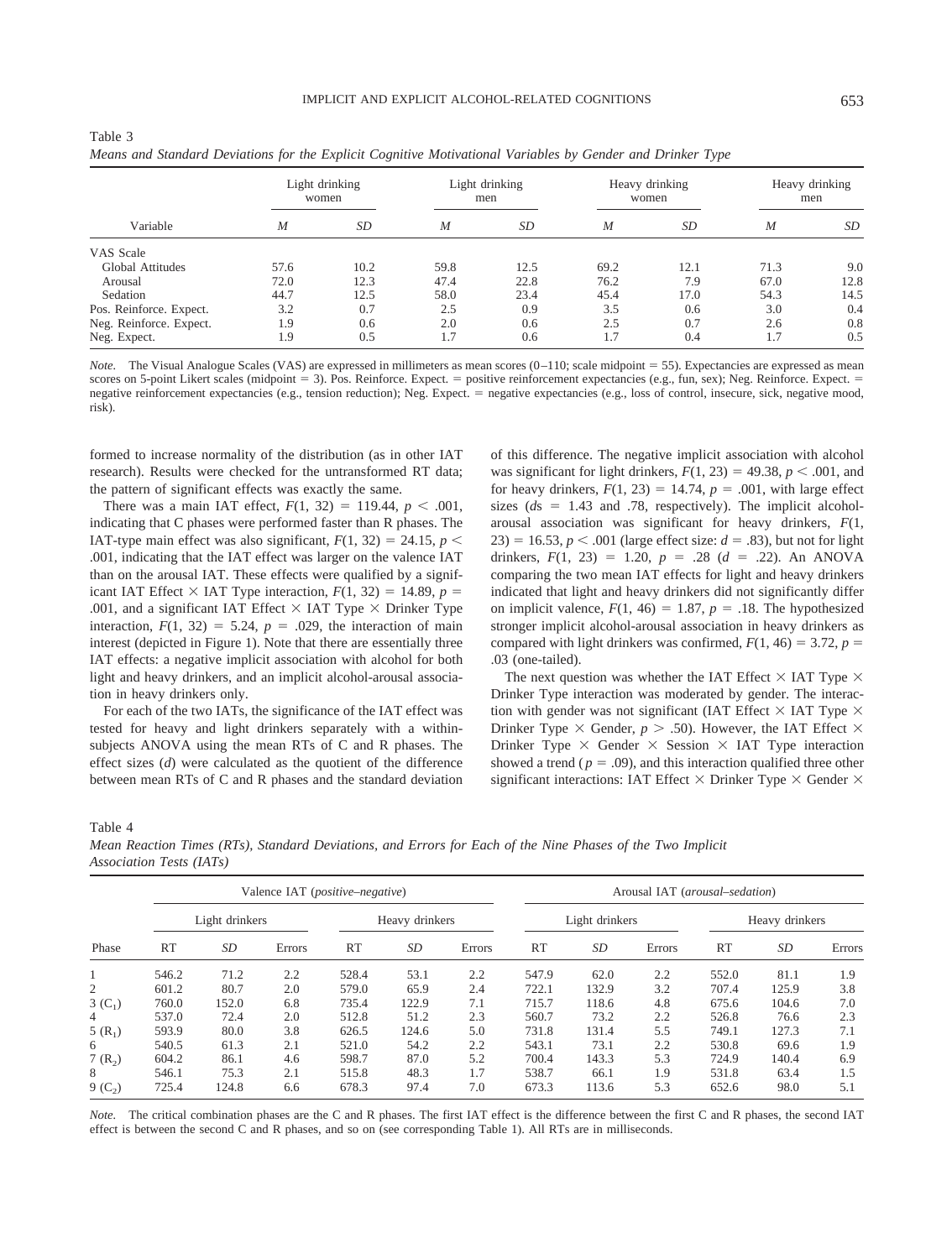Session,  $F(1, 32) = 6.33$ ,  $p = .017$ ; IAT Effect  $\times$  IAT Type  $\times$ Session,  $F(1, 32) = 5.01$ ,  $p = .032$ ; and IAT Type  $\times$  Session,  $F(1, 32) = 5.01$ ,  $p = .032$ ; and IAT Type  $\times$  Session,  $F(1, 32) = 5.01$ ,  $p = .032$ ; and IAT Type  $\times$  Session,  $F(1, 32) = 5.01$ ,  $p = .032$ ; and IAT Type  $\times$  S  $32$ ) = 84.80,  $p < .001$ . Therefore, the interaction of main interest (IAT Effect  $\times$  IAT Type  $\times$  Drinker Type) was examined for each of the four Gender  $\times$  Session combinations. In the women, the IAT Effect  $\times$  IAT Type  $\times$  Drinker Type interaction was significant in the first session,  $F(1, 8) = 7.02$ ,  $p = .029$ , but not in the second ( $p > .50$ ). In the first session, the light drinking women had a stronger negative implicit association with alcohol than the heavily drinking women (147 ms and 63 ms, respectively), and the heavily drinking women had a stronger implicit arousalassociation than the light drinking women (105 ms and 63 ms, respectively), hence a similar pattern as in Figure 1. In the second session, both light and heavily drinking women showed a strong negative implicit association with alcohol (188 ms and 184 ms, respectively) and essentially no implicit arousal association  $(-4)$ ms and 21 ms, respectively). In the men, the IAT Effect  $\times$  IAT Type  $\times$  Drinker Type interaction was significant in the second session,  $F(1, 8) = 6.19$ ,  $p = .038$ , but not in the first ( $p > .50$ ). Further analyses showed that on the valence IAT, the pattern reversed in the men: In the first session, a larger implicit negative association with alcohol was found for the heavily drinking men than for the light drinking men (100 ms and 38 ms, respectively); the results were the opposite in the second session (12 ms and 185 ms, respectively). On the arousal IAT, the pattern of results was similar across sessions: In both sessions, only the heavily drinking men showed a strong implicit arousal association (70 ms in the first session and 117 ms in the second session). The light drinking men did not show an implicit arousal association in either session (14 and 4 ms, respectively). The pattern on the arousal IAT is consistent with Figure 1 for men in both sessions. In summary, the significant difference between light and heavy drinkers on the arousal IAT is for the men in both sessions and for the women only in the first session. A negative implicit association with alcohol was found for men and women in both sessions, with inconsistent differences in the relative size of this implicit association per session and drinker type. There were a number of other significant order effects in both IATs that were generally consistent with other IAT research.<sup>7</sup>

## *Associations With Retrospective and Prospective Alcohol Use*

For further correlational analyses, mean IAT effects were calculated as the mean difference between the C and the R phases. In Table 2, associations of the different cognitive–motivational variables with retrospective alcohol use and abuse are presented.<sup>8</sup> Explicit global attitudes and negative reinforcement expectancies were strongly associated with retrospective alcohol use and problems ( $p < .001$ ). The two implicit measures were moderately correlated with retrospective alcohol use and problems ( $p < .05$ ), both in the expected direction (implicit arousal positively, and implicit negative valence negatively).

Prospective alcohol use was obtained for 92% of the participants. Dropouts were 4 heavy drinkers (3 men), who did not return the alcohol diary despite numerous reminders. There were no significant differences between these 4 and the 20 remaining heavy drinkers on any of the alcohol-related variables or age (all *p*s - .50). For the remaining 44 participants, prospective alcohol use was computed from the total consumption of alcohol in the 4 weeks following the experiment. The dependent variable was not normally distributed but showed the typical left-skewed distribution of alcohol variables, with values ranging from 0 to 203 drinks  $(M = 58.4$  drinks,  $Mdn = 31$  drinks). Therefore, prospective alcohol use was log transformed. Note that there was no indication of a bimodal distribution for light and heavy drinkers.

To reduce the number of predictors, we factor analyzed the 8 cognitive–motivational variables (Variables 1–8 in Table 2), using principal-components analysis followed by oblimin rotation with Kaiser normalization. Four factors with an eigenvalue above 1 were extracted, explaining 81% of the variance: (a) Positive Reinforcement Expectancies (questionnaire and VAS-Arousal); (b) Global Attitudes Minus Negative Expectancies; (c) Negative Reinforcement Expectancies and VAS-Sedation; and (d) Implicit Associations (mean RTs of valence IAT minus arousal IAT). The corresponding scales were computed using *z*-transformed scores (raw scores were on different scales) and entered into a hierarchical multiple regression analysis.

The first run of the regression analysis indicated that there was one influential outlier, which was removed. In Step 1, age and gender were entered. These variables did not significantly predict prospective alcohol use,  $F(2, 40) = 1.69$ ,  $p = .20$ ,  $R^2 = .08$ . In Step 2, the three composed explicit cognitive–motivational variables were entered. This significantly increased the variance ex-

<sup>8</sup> For consistency with earlier analyses (and Figure 1), the mean valence IAT effect was calculated as mean RT in C phases minus mean RT in R phases (a positive value indicating a negative implicit association with alcohol). For the arousal IAT, the mean IAT effect was calculated as mean RT in R phases minus mean RT in C phases (a positive value indicating a larger implicit arousal association for alcohol). For alcohol use and problems, one composite measure was calculated consisting of the *z*-transformed scores for weekly alcohol use in general and in the past week for alcohol problems, RAPI, and number of binges ( $\alpha$  = .93; see Table 2).

 $7$  In line with other IAT research, there was a significant block effect,  $F(1, 32) = 47.85$ ,  $p < .001$ , indicating that responses were faster in the second block. We only discuss IAT Effect  $\times$  Block interactions because interactions not involving the IAT effect are not of interest here. There were two significant IAT  $\times$  Block interactions: IAT  $\times$  Block  $\times$  IAT Type  $\times$  Order,  $F(1, 32) = 36.75$ ,  $p < .001$ , which was qualified by a significant  $IAT \times Block \times IAT$  Type  $\times$  Order  $\times$  Drinker Type interaction,  $F(1, 32) = 5.01$ ,  $p = .032$ . These interactions were consistent with the general finding in IAT research, that a larger IAT effect is seen when one has to change from a fast (easy) combination to a slow (difficult) combination. In the arousal IAT, this concerned the switch from *alcohol–active* (and *soda–passive*) to *alcohol–passive* (and *soda–active*) phases. As indicated earlier, only heavy drinkers showed the IAT effect on the arousal IAT. Accordingly, the IAT effect was larger in the first than in the second block in the CRRC order (150 ms and 77 ms, respectively) and larger in the second than in the first block in the RCCR order (67 ms and 3 ms, respectively). In light drinkers, the arousal IAT effect was essentially zero  $\text{(all} < 25 \text{ ms})$ , except in the second block in the RCCR order (75 ms, which again concerned a switch from C to R). In the valence IAT, a similar pattern was observed: In both light and heavy drinkers, the valence IAT effect was larger in the first than in the second block in the CRRC order (light drinkers: 203 ms vs. 119 ms; heavy drinkers: 198 ms vs. 78 ms). In the RCCR order, the expected larger effect in the second block was observed in heavy drinkers (99 ms vs. 20 ms) but not in light drinkers (124 ms vs. 130 ms). Hence, the order effects in both IATs were generally consistent with other IAT research, and entirely so for heavy drinkers.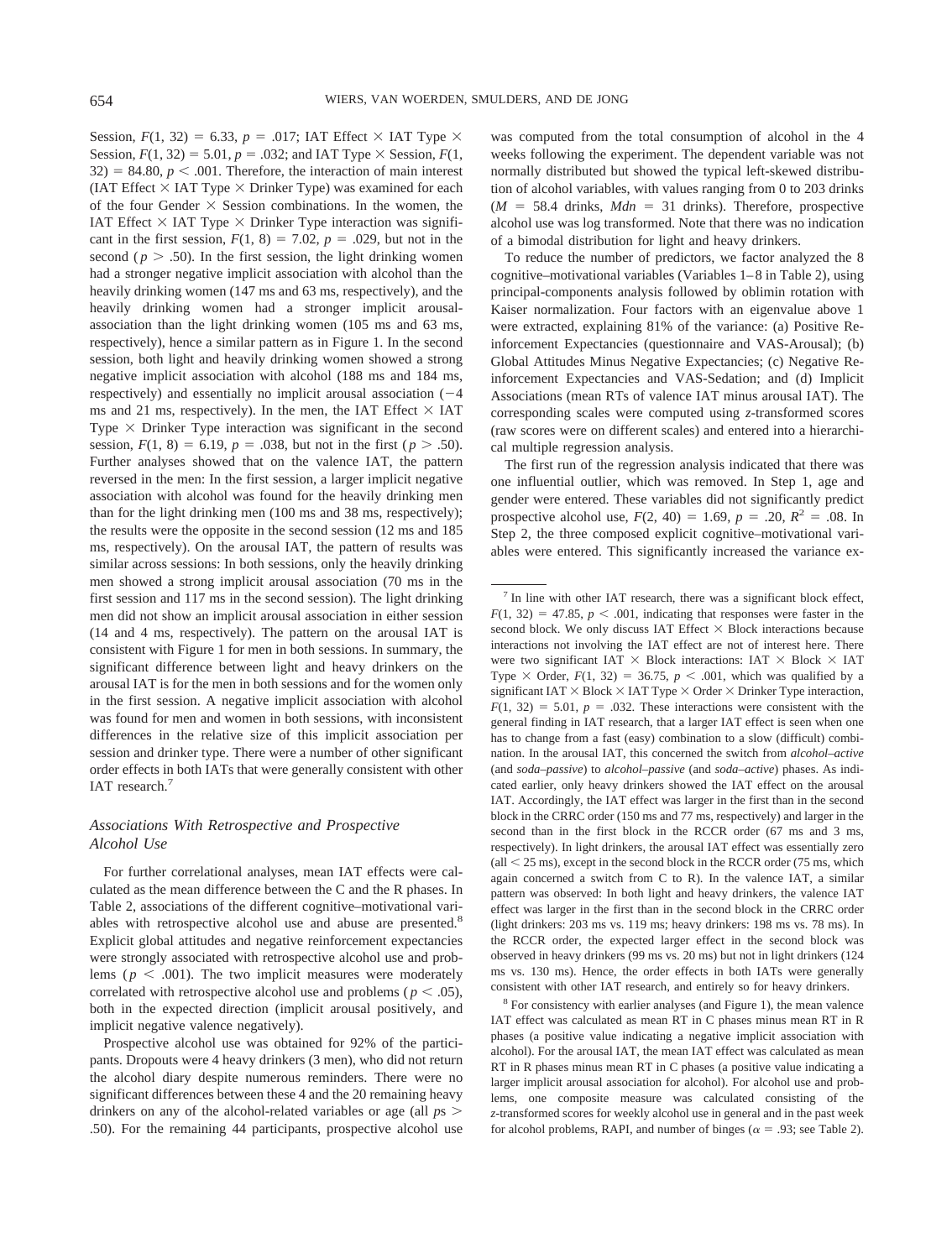

*Figure 1.* Mean Implicit Association Test (IAT) effects for the valence IAT and the arousal IAT, with standard errors of the means. The difference scores (in reaction times [RT]) were calculated to be in the same direction for the CR phase of the valence IAT and the RC phase of the arousal IAT. A positive value for the valence IAT indicates a negative implicit association with alcohol; a positive value on the arousal IAT indicates an implicit alcohol–arousal association.

plained,  $F_{\text{change}}(3, 37) = 8.32, p < .001, R^2 = .45$ . The only significant predictor was the combined scale of global attitudes and negative expectancies ( $\beta = .54$ ,  $p < .001$ ). Both of the other composed explicit variables predicted nonsignificantly in the expected direction: positive reinforcement expectancies ( $\beta = .26$ ,  $p = .10$ ) and negative reinforcement expectancies with sedation  $(\beta = .22, p = .11)$ . In Step 3, the combined implicit associations were entered, which significantly increased the variance explained,  $F_{\text{change}}(1, 36) = 5.09, p = .03, R^2 = .52.$  In the final model, significant predictors were the combined global attitudes and negative expectancies ( $\beta = .50, p < .001$ ) and the combined implicit associations ( $\beta = -.28$ ,  $p = .03$ , in the expected direction: negative implicit associations minus implicit arousal).

#### Discussion

The present study compared implicit and explicit cognitive– motivational variables in light and heavy drinkers, matched for gender. The first main finding was that on the implicit measures, heavy and light drinkers differed significantly in their implicit arousal associations but not in their implicit valence associations. As hypothesized, heavy drinkers showed strong implicit associations between alcohol and arousal and light drinkers did not. This difference between heavy and light drinkers in implicit arousal associations was paralleled by a difference in explicit arousal expectancies. Gender effects were not consistent over implicit and explicit measures: On explicit arousal expectancies, women scored higher in the absence of an interaction with drinker type, and the implicit arousal associations were more robust over sessions in male heavy drinkers. Second, and contrary to our hypothesis, both light and heavy drinkers showed strong negative implicit associations with alcohol. The negative implicit association tended to be somewhat stronger for light drinkers, but this difference was not significant and varied for male and female participants across sessions. The negative implicit associations in light and heavy drinkers contrasted with their explicit positive global attitudes (and heavy drinkers were more positive than light drinkers). Third, 1-month prospective alcohol use was primarily predicted by explicit global attitudes, but implicit associations uniquely added to the prediction.

#### *Implicit Arousal Expectancies*

The IAT was developed in social cognition research, in which attributes are routinely assessed in one dimension only: positive– negative (valence) to assess implicit attitudes. The present findings indicate the importance of assessing the arousal–sedation dimension in addition to the valence dimension in addiction research. In one other recent application of the IAT to psychopathology research, Teachman et al. (2001) measured implicit associations in phobics in other dimensions than valence. Although these applications show promise for experimental psychopathology research, the present study also indicates a caveat: When more than one IAT is used, order effects between the different IATs may occur in addition to the well-documented order effects within an IAT (Greenwald & Nosek, 2001).

The present finding that heavy and light drinkers differed in their implicit arousal associations and their explicit arousal expectancies is consistent with semantic network approaches in expectancy research (Goldman et al., 1999). One may question whether this difference between light and heavy drinkers is caused by their different drinking histories. Cross-sectional MDS research with children has indicated that children who drink more also score higher on the arousal dimension, suggesting that arousal associations develop with increased use (Dunn & Goldman, 1998). Lon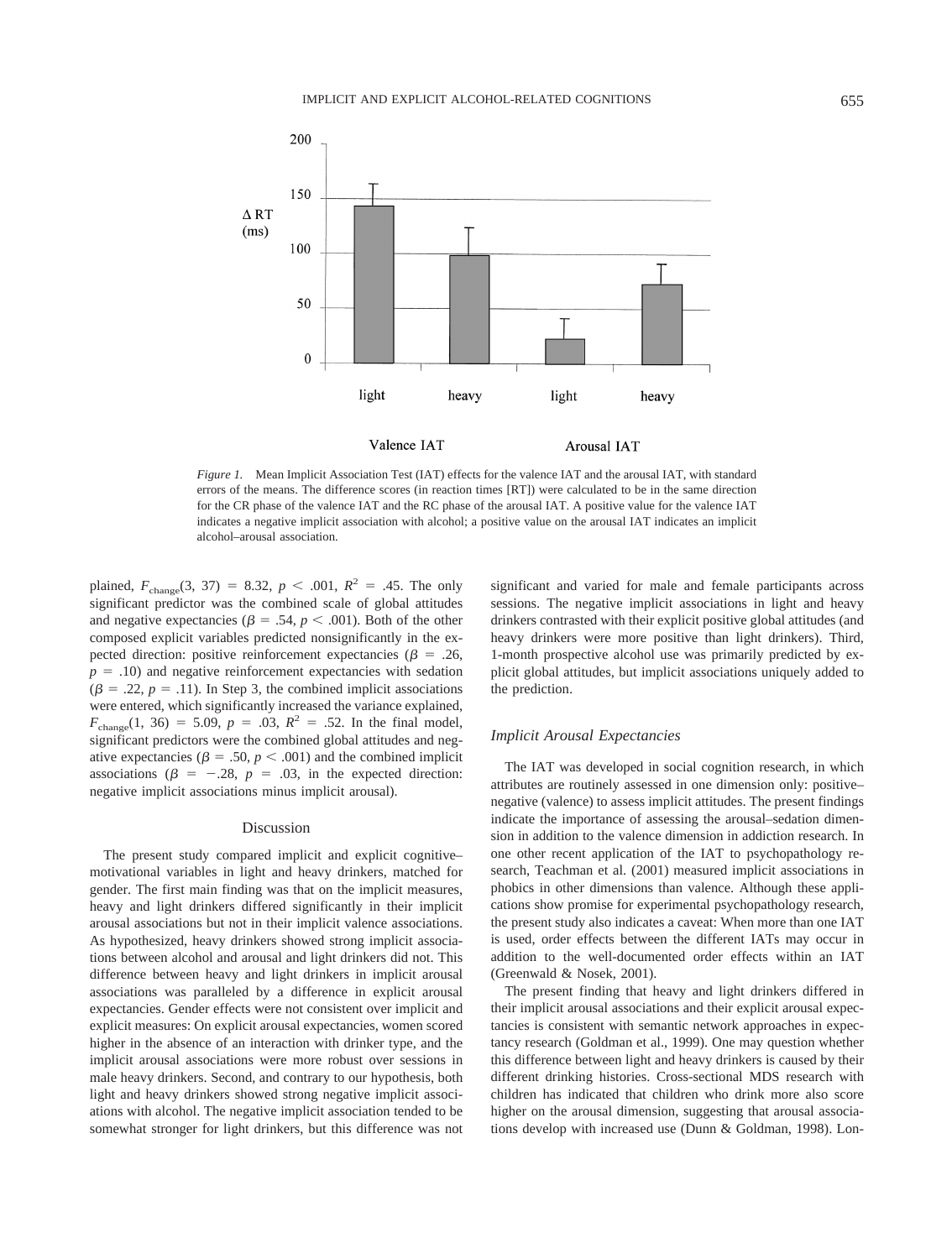gitudinal research is needed to investigate the directionality of the alcohol–arousal association.

The finding that heavy and light drinkers primarily differ in their implicit arousal associations and not in implicit valence could be related to the incentive–sensitization theory of the etiology of addictive behaviors, which tries to explain why addiction typically develops gradually and despite decreased "liking" of the drug (Robinson & Berridge, 1993). According to this theory, "wanting" (sensitized arousal) and "liking" (valence) are independent processes, with "wanting" rather than "liking" representing the motivational process behind the etiology of alcohol and drug abuse. With repeated drug use, the mesolimbic dopaminergic "wanting" system gets sensitized: It shows a progressive increase in the initial psychomotor activating response to a drug. In this process, "incentive salience" is attributed to drug-related stimuli. As a result, these stimuli will increasingly capture attention with the behavioral outcomes of arousal and craving. Sensitization may occur in the absence of conscious awareness of participants (p. 254). In fact, the authors predicted that "much of the time, the attribution of incentive salience may be more implicit than explicit" (p. 267). Recently, the authors noted that their theory is now supported by a wealth of animal data but has not yet been critically tested in humans (Robinson & Berridge, 2001). The present study may be a case in point.

Note that the development of implicit drug-arousal associations as a mechanism underlying the etiology of addiction is related to the "attentional bias" view, but not equivalent. Several studies have demonstrated that addicted people show an attentional bias for cues relating to their drug of abuse (see Franken, Kroon, Wiers, & Jansen, 2000). From the current perspective, drug cues not only automatically capture attention but also automatically trigger arousal associations. These arousal associations could reflect an appetitive response directed toward the drug, which may occur outside awareness (an "unconscious emotion"; see Berridge & Winkielman, in press). Subjective craving could result from becoming aware of different aspects of drug-information processing: attention for a drug cue (attentional bias), a drug-approach actiontendency (present perspective), or a disrupted, automatized drug self-administration sequence (Tiffany, 1990).

#### *Implicit and Explicit Cognitive–Motivational Constructs*

The second main finding of this study may come as a surprise: Both light and heavy drinkers showed strong negative implicit associations with alcohol, whereas their explicit attitudes were positive, especially in heavy drinkers. A similar dissociation between implicit and explicit attitudes was found by Swanson, Rudman, and Greenwald (2001): Both smokers and nonsmokers showed strong negative associations with smoking (on the IAT), and smokers scored higher on explicit attitudes.

These findings could be interpreted as support for the conceptual difference between specific expectancies and global attitudes (see introduction). Global attitudes may reflect society's stable negative evaluation of an attitude-object (stigmatization; Swanson et al., 2001). One may wonder what exactly the attitude-object is in the present study. De Houwer (2001) showed that the category labels rather than the individual words determine the IAT effect: British students showed an implicit preference for "countrymen" versus "foreigners" (used as labels), even for liked foreigners and disliked countrymen. Hence, the results on the valence IAT show that drinkers have a strong implicit negative association with alcohol, but this does not necessarily reflect their associations with specific examplars (e.g., beer, wine). Children are primarily negative about alcohol before they initiate drinking (Wiers et al., 1998, 2000), which probably reflects society's global negative evaluation of alcohol. With increased drug use, arousal associations with drug cues could become more important. A possible explanation for the relatively positive explicit attitudes of substance users and abusers is that their (implicit) arousal associations are "mistranslated" into positive outcomes: Normally, the appetitive response is triggered by something positive (e.g., food, a sexual partner); however, in the case of drugs of abuse, this mechanism is triggered by a sensitized drug cue (Robinson & Berridge, 1993). The underlying motivational "wanting" mechanism is interpreted as "liking" ("I often drink, so I must like it"). Another explanation could be that people have a dual attitude toward alcohol (Wilson et al., 2000). The finding that explicit and implicit cognitions uniquely contribute to the variance explained in prospective alcohol use could be interpreted as support for separate implicit and explicit processes that influence drug-related decision making (Stacy, 1997; but see Footnote 1).

Two other cognitive–motivational variables were measured: negative expectancies and negative reinforcement expectancies. Both were assessed only with explicit measures in our study (see Zack et al., 1999, for an implicit assessment of negative reinforcement expectancies) and added little to the prediction of prospective drinking. Negative reinforcement expectancies may be particularly important for a subgroup of problem drinkers: those scoring high on psychiatric distress (Zack et al., 1999). The heavy drinkers in our study (undergraduate students) drank primarily for reasons of positive reinforcement (Table 3). Negative expectancies also added little to the prediction of prospective drinking. It has been argued that negative expectancies become more important as an individual experiences more alcohol-related problems (Jones & McMahon, 1998), which were reported with high frequency by the heavy drinkers in our study. However, negative expectancies were measured primarily as opposites of the pleasurable effects of alcohol (e.g., sad vs. happy). It is possible that a more problemfocused assessment of negative expectancies associates better with heavy drinking and motivation to change behavior (Jones & Mc-Mahon, 1998).

#### *Limitations and Issues for Further Research*

The IAT is a promising tool to investigate implicit associations but does not come without limitations. First, the IAT always combines two attribute concepts with two target concepts. This may create some ambiguity in the interpretation of results: For example, one could argue that the difference between heavy and light drinkers on the arousal IAT found in our study is due to a difference in the *soda–passive* associations rather than the *alcohol–active* associations. In the present case, this is very unlikely given the converging evidence from alcohol expectancy research (Goldman et al., 1999) and the reported absence of *soda* expectancies (e.g., Query, Rosenberg, & Tisak, 1998). Second, the IAT has a bipolar response format for both attribute and target concepts. With respect to the target-concepts, the present application was relatively unproblematic (the choice between an alcoholic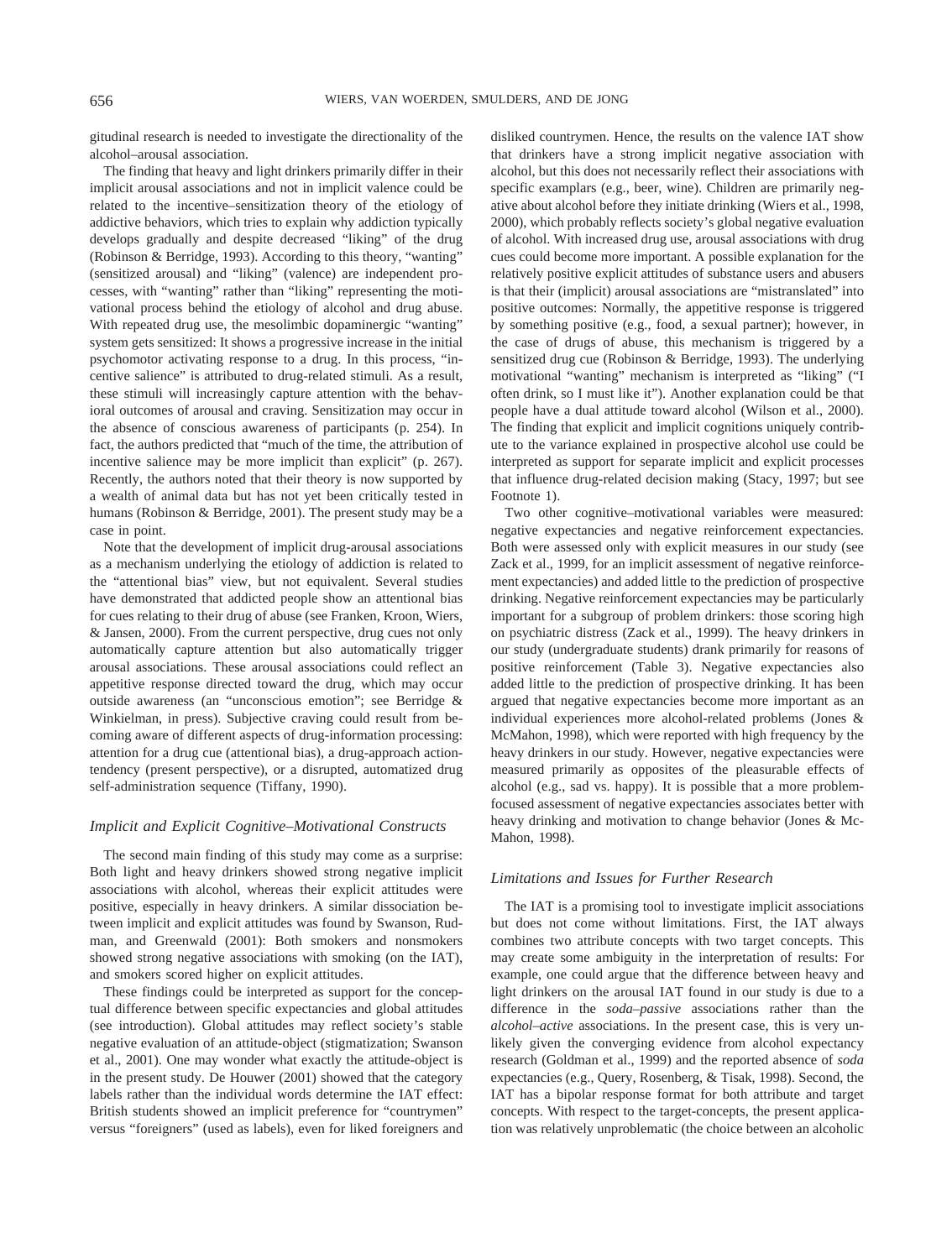drink and a soda is a natural one), but for other applications this may be more problematic (e.g., defining the opposite of smoking; Swanson et al., 2001). With respect to the attributes, the bipolar nature of the IAT can be criticized as well. In attitude research, the bipolar nature of attitudes is not without critics (Cacioppo & Gardner, 1999). With respect to the arousal–sedation dimension, the distinction made in motivational theories between positive and negative reinforcement is difficult to reconcile with the single arousal dimension: A heavy drinker may expect both arousal and "relaxation" (sedation). However, memory research has indicated that heavy drinkers' first associations are with arousal (Goldman et al., 1999), and most strongly so for the rising limb of the BAC (directly after drinking alcohol; Dunn & Earleywine, 2001). Therefore, it is likely that this problem only applies to explicit measurement, but future research could address this issue. Third, one may question the specific words used here. With respect to the targets, one could, for example, argue that "tonic" is associated with alcohol or that heavily drinking students associate hard liquor more with sedation than with arousal (note that, in both cases, the implicit association would be underestimated here). These suggestions are open to investigation. With respect to the attributes, one could argue that some of the arousal words used have a positive connotation (word choice was based on MDS research indicating that heavy drinkers most strongly expected positive arousal and light drinkers expected positive sedation). A replication with neutral arousal words would be of interest. However, the findings of de Houwer (2001) that the IAT primarily measures implicit associations between the category labels (hence, *alcohol–soda* with *active–passive* or *positive–negative*) makes it less likely that the choice of specific examplars would make much difference. In future studies, one could use newly developed alternatives for the IAT, without category labels (de Houwer, 2001).

The sample size of the present study was limited but comparable to other IAT studies in psychopathology research. The large effect sizes found for the implicit arousal associations in heavy drinkers, and for the negative implicit associations in light and heavy drinkers, strengthens their credibility. Furthermore, the implicit negative attitudes parallel findings in smoking research, and the implicit arousal associations in heavy drinkers parallel findings in expectancy research using more explicit techniques. Future research should determine to what extent the implicit arousal associations are moderated by gender. The power of the regression analysis was relatively small as compared with studies using less laborious implicit assessment (cf. Stacy, 1997). Therefore, it would be premature to conclude that prospective alcohol use is only predicted by explicit attitudes and implicit arousal associations and that other cognitive–motivational variables play no role. Moreover, the prospective drinking assessment period (1 month) was relatively short; a longer time frame would be of interest.

Future studies could further investigate the role of context and primes on the implicit alcohol associations. We would predict that implicit arousal associations become stronger in heavy drinkers after an alcohol-related cue or a sip of alcohol (cf. Jones & Schultze, 2000). Similarly, alcohol cues may reinstate implicit arousal associations in abstaining alcoholics (for a similar finding in depression, see Gemar et al., 2001). From the present perspective, addicted individuals who try to abstain are torn between implicit arousal associations, triggered by drug-related cues that promote continued drug use, and explicit negative expectancies

that promote a discontinuation of drug use. Further studies of implicit and explicit cognitions together may be of use in prevention and therapy research, both to suggest new interventions (Stacy & Ames, 2001) and to better understand the effects of existing interventions. In conclusion, the present study adds to the evidence that implicit and explicit cognitions can be meaningfully distinguished and may differentially influence the development of addictive behaviors.

#### References

- Ames, S. L., & Stacy, A. W. (1998). Implicit cognition in the prediction of substance use among drug offenders. *Psychology of Addictive Behaviors, 12,* 272–281.
- Beringer, J. (1996). *Experimental Run Time System (ERTS), Version 3.18.* Frankfurt, Germany: BeriSoft.
- Berridge, K. C., & Winkielman, P. (in press). What is an unconscious emotion? (The case of unconscious "liking"). *Cognition and Emotion.*
- Bosson, J. K., Swann, W. B., & Pennebaker, J. (2000). Stalking the perfect measures of implicit self-esteem: The blind man and the elephant revisited? *Journal of Personality and Social Psychology, 79,* 631–643.
- Burden, J. L., & Maisto, S. A. (2000). Expectancies, evaluations and attitudes: Prediction of college student drinking behavior. *Journal of Studies on Alcohol, 61,* 323–331.
- Cacioppo, J. T., & Gardner, W. L. (1999). Emotion. *Annual Review of Psychology, 50,* 191–214.
- Cooper, M. L., Frone, M. R., Russell, M., & Mudar, P. (1995). Drinking to regulate positive and negative emotions: A motivational model of alcohol use. *Journal of Personality and Social Psychology, 69,* 990–1005.
- Cunningham, W. A., Preacher, K. J., & Banaji, M. R. (2001). Implicit attitude measures: Consistency, stability and convergent validity. *Psychological Science, 12,* 163–170.
- de Houwer, J. (2001). A structural and process analysis of the Implicit Association Test. *Journal of Experimental Social Psychology, 37,* 443– 451.
- de Jong, P. J., Pasman, W., Kindt, M., & Van den Hout, M. A. (2001). A reaction time paradigm to assess complaint-specific (implicit) dysfunctional beliefs. *Behaviour Research and Therapy, 39,* 101–113.
- Dovidio, J. F., Kawakami, K., & Beach, K. R. (2001). Implicit and explicit attitudes: Examination of the relationship between measures of intergroup bias. In R. Brown & S. Gaertner (Eds.), *Handbook of social psychology: Vol. 4. Intergroup relations* (pp. 175–197). Oxford, England: Blackwell.
- Dunn, M. E., & Earleywine, M. (2001). Activation of alcohol expectancies in memory in relation to limb of the blood alcohol curve. *Psychology of Addictive Behaviors, 15,* 18–24.
- Dunn, M. E., & Goldman, M. S. (1998). Age and drinking-related differences in the memory organization of alcohol expectancies in 3rd-, 6th-, 9th-, and 12th-grade children. *Journal of Consulting and Clinical Psychology, 66,* 579–585.
- Earleywine, M., & Martin, C. S. (1993). Anticipated stimulant and sedative effects of alcohol vary with dosage and limb of the blood alcohol curve. *Alcoholism, Clinical and Experimental Research, 17,* 135–139.
- Fazio, R. H. (2001). On the automatic activation of associated evaluations: An overview. *Cognition and Emotion, 15,* 115–141.
- Fishbein, M., & Ajzen, I. (1975). *Belief, attitude, intention and behavior: An introduction to theory and research.* Reading, MA: Addison Wesley.
- Franken, I. H. A., Kroon, L. Y., Wiers, R. W., & Jansen, A. (2000). Selective processing of drug cues in heroin dependence. *Journal of Psychopharmacology, 14,* 395–400.
- Gemar, M. C., Segal, Z. V., Sagrati, S., & Kennedy, S. J. (2001). Moodinduced changes on the Implicit Association Test in recovered depressed patients. *Journal of Abnormal Psychology, 110,* 282–289.
- Goldman, M. S., Del Boca, F. K., & Darkes, J. (1999). Alcohol expectancy